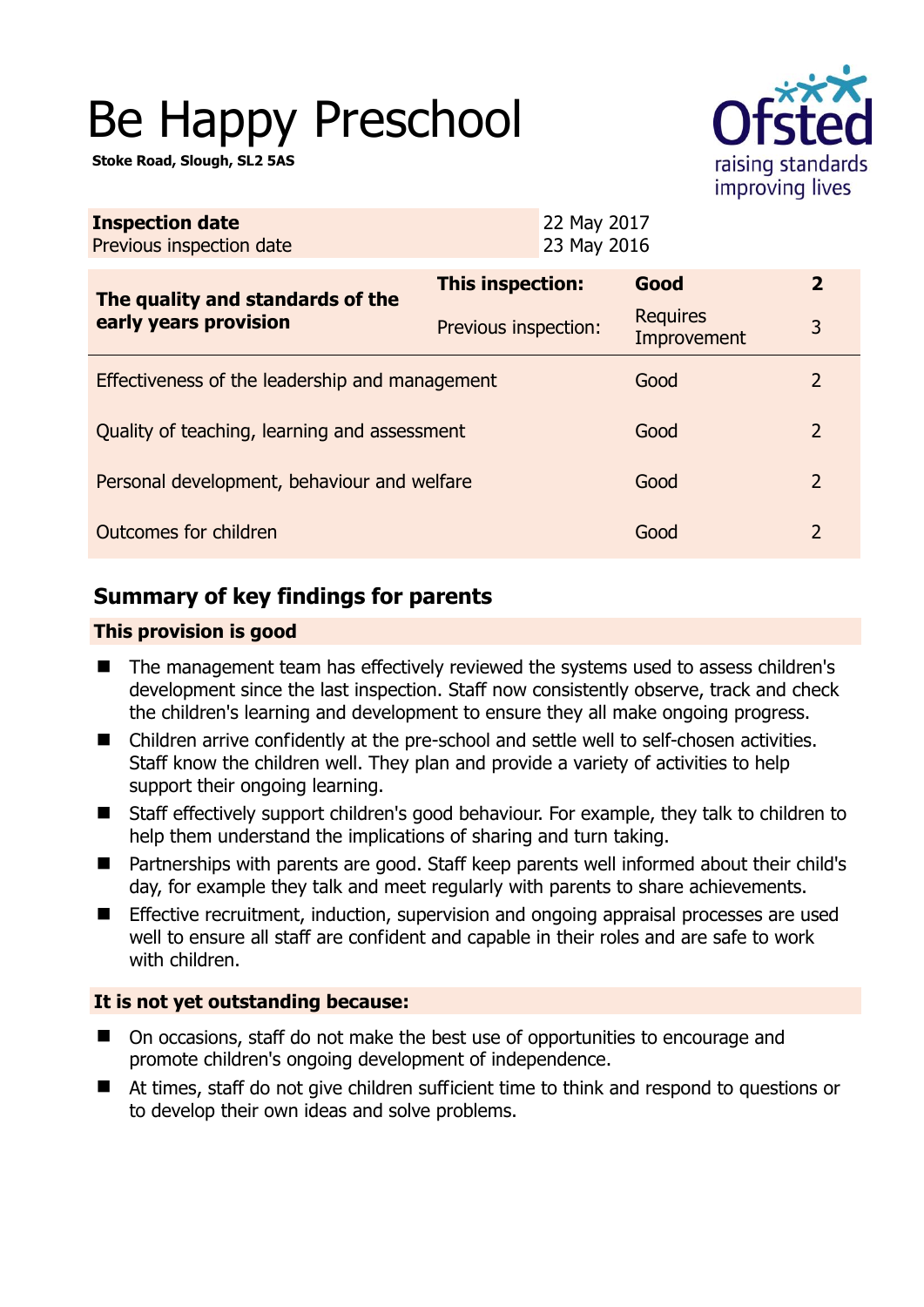# **What the setting needs to do to improve further**

# **To further improve the quality of the early years provision the provider should:**

- extend ways to help children manage tasks for themselves and build further on their growing independence
- make more effective use of opportunities to challenge children's thinking and encourage them to solve problems and come up with and share their own ideas.

# **Inspection activities**

- The inspector observed children's involvement in activities and spoke to the children at the pre-school.
- The inspector looked at a sample of children's records and discussed these with staff.
- The inspector took account of the views of parents spoken to on the day.
- The inspector looked at and discussed documentation in relation to safeguarding, risk assessments and daily attendance registers.
- The inspector undertook a joint observation with the manager.

#### **Inspector**

Tracy Bartholomew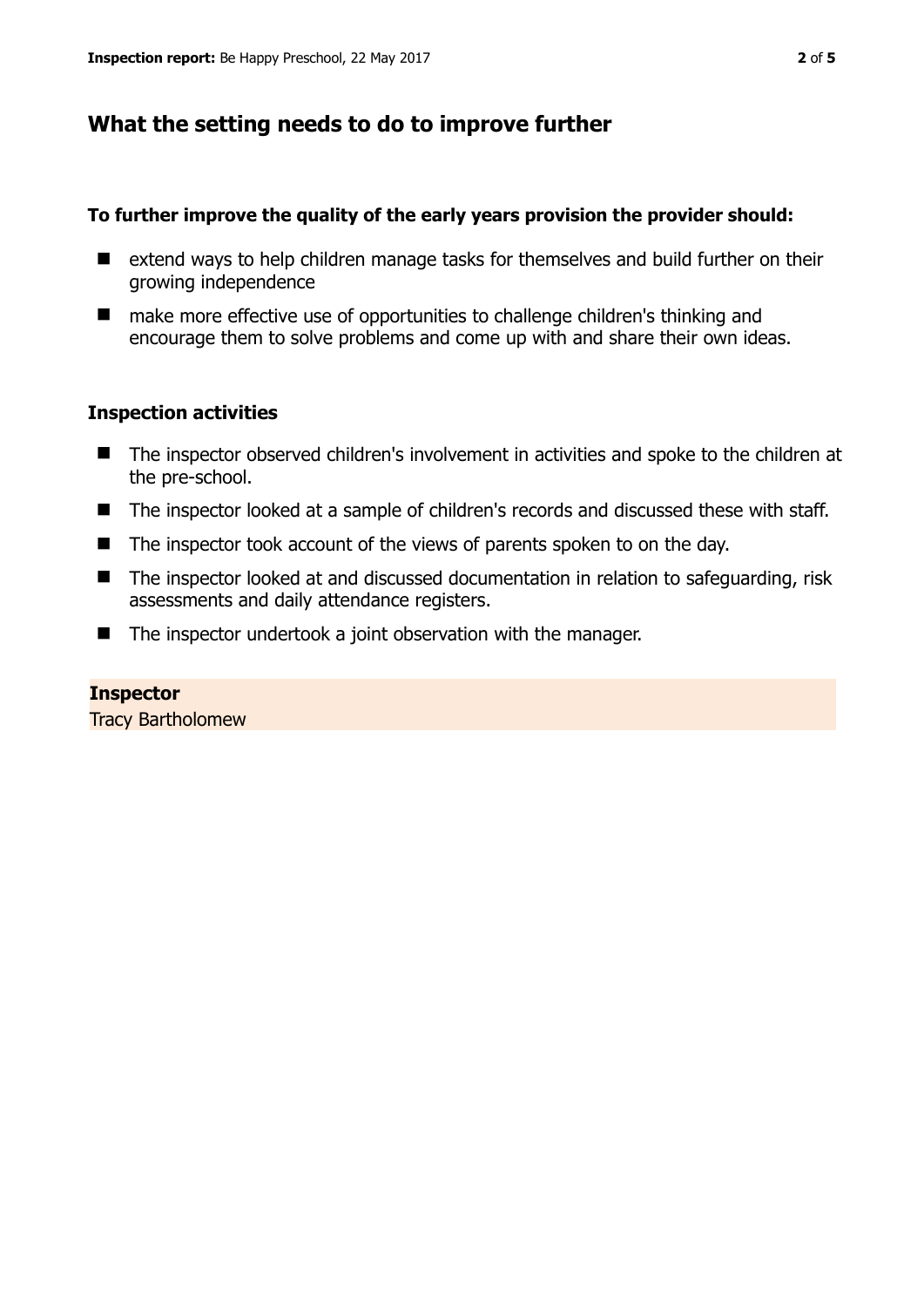# **Inspection findings**

# **Effectiveness of the leadership and management is good**

The management team and staff work well together. Staff benefit from regular team meetings and training to support their ongoing development. For example, staff recently attended training on health and safety to help them in assuring children's health and in identifying any risks to children's safety. Safeguarding is effective. Staff have a strong understanding of their role and responsibility to safeguard children, including what to do if they have any concerns about a child's welfare. Staff have good relationships with other professionals involved in children's care, which helps them to promote and maintain continuity. Self-evaluation processes are used well to improve the quality of care and education offered to children.

# **Quality of teaching, learning and assessment is good**

The management team effectively monitors children's progress. This ensures that any required intervention is sought at the earliest stage, in order to meet children's individual needs. Staff promote children's literacy and listening skills well. For example, children listen and concentrate well as they sit and listen to stories that are read well to them by staff. Children have good opportunities to be imaginative. For example, they have fun dressing up and they push toy shopping trolleys around the room, pretending they are in the supermarket.

# **Personal development, behaviour and welfare are good**

Staff offer good support and encourage children's social skills well. For example, during circle sessions and mealtimes children are encouraged to share their news from the weekend and chat informally to their friends. Children show that they feel safe and secure. For instance, they confidently explore the play areas and self-select toys and resources from accessible draws and shelves. Staff help children to develop an awareness of healthy lifestyles. For example, they talk to the children about how foods are good for their bodies as they eat fruits at snack time. Staff inspire children to be physically active. For example, they encourage children to play active games, such as Simon says. All children have opportunities to play outside and enjoy physical activities.

# **Outcomes for children are good**

Children of all ages are well prepared for the next stages in their learning. Children are well engaged and enjoy learning and being creative. For example, they have endless amounts of fun experimenting with soil and rice in the garden, investigating water and using a variety of pots and containers. Children are confident learners of mathematics. They build on their understanding of numbers and space, for instance, as they explore pegs and count with purpose.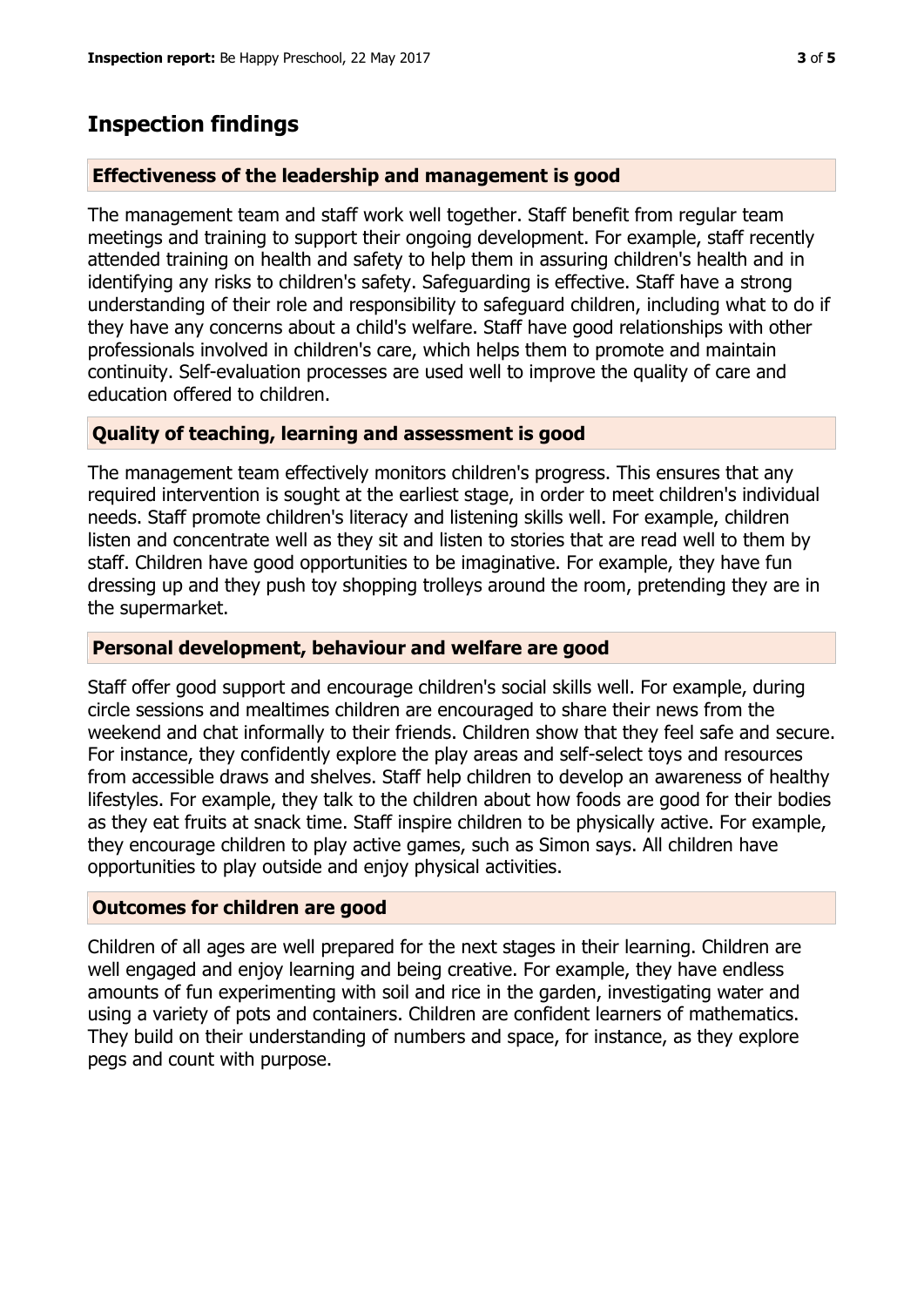# **Setting details**

| Unique reference number                             | EY488789                            |  |
|-----------------------------------------------------|-------------------------------------|--|
| <b>Local authority</b>                              | Slough                              |  |
| <b>Inspection number</b>                            | 1095686                             |  |
| <b>Type of provision</b>                            | Sessional provision                 |  |
| Day care type                                       | Childcare - Non-Domestic            |  |
| <b>Registers</b>                                    | Early Years Register                |  |
| <b>Age range of children</b>                        | $2 - 5$                             |  |
| <b>Total number of places</b>                       | 44                                  |  |
| <b>Number of children on roll</b>                   | 60                                  |  |
| Name of registered person                           | Be Happy Childcare Services Limited |  |
| <b>Registered person unique</b><br>reference number | RP905143                            |  |
| Date of previous inspection                         | 23 May 2016                         |  |
| <b>Telephone number</b>                             | 07459 943353                        |  |

Be Happy Preschool registered in 2015. The pre-school opens during term times only. It operates on Monday from Friday, from 9am to 3.30pm, except for Wednesdays, when it opens from 9am to midday. The pre-school offers a breakfast club, from 8.30am to 9am, and a lunchtime club. The pre-school receives funding to provide early education for two-, three- and four-year-old children. The pre-school employs seven members of staff, all of whom hold appropriate early years qualifications.

This inspection was carried out by Ofsted under sections 49 and 50 of the Childcare Act 2006 on the quality and standards of provision that is registered on the Early Years Register. The registered person must ensure that this provision complies with the statutory framework for children's learning, development and care, known as the early years foundation stage.

Any complaints about the inspection or the report should be made following the procedures set out in the guidance 'Complaints procedure: raising concerns and making complaints about Ofsted', which is available from Ofsted's website: www.gov.uk/government/organisations/ofsted. If you would like Ofsted to send you a copy of the guidance, please telephone 0300 123 4234, or email enquiries@ofsted.gov.uk.